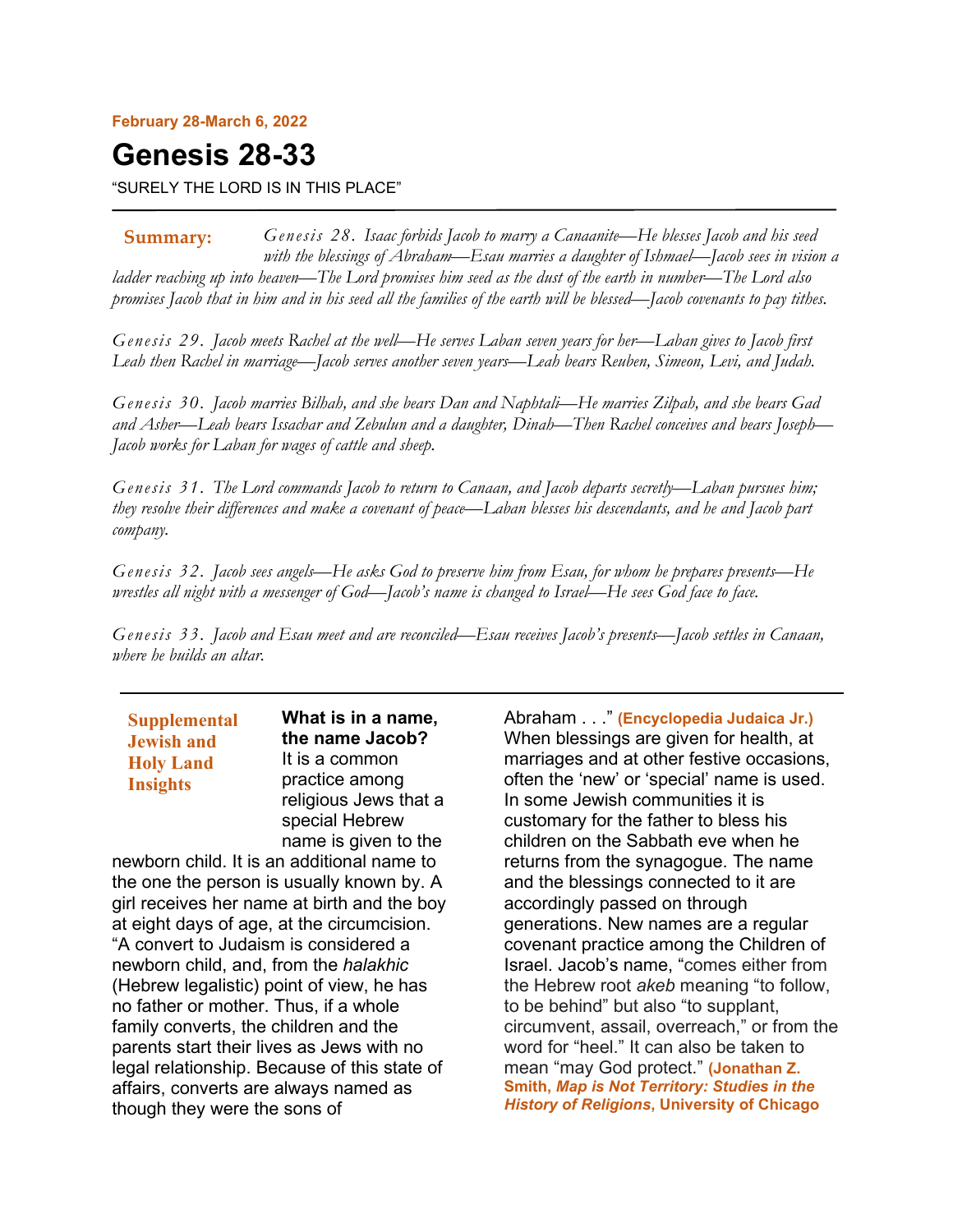**Press (1978), p. 33)** The Bible refers to the Jacob's birth as he held on to the heel of his older twin brother Esau **(Genesis 25:26)**. The name is etymologized in a direct saying of Esau in **Genesis 27:36**, by Jacob having "supplanted" his elder brother by buying his birthright.

## **How can I use the name and meanings of "Israel" in my life?**

This name Israel has been translated several different ways including "he wrestles with God", "Prince of God,", "he struggles with God," and several more. The name "Israel" can be seen as a complete sentence in one word. The name has three components - *Y*, *SR* and *AL*. The "*Y*" is a prefix meaning "he," as in a man. The "*AL*" usually pronounced as "*EL*" which is the Hebrew word for "God." The Hebrew word "*SR*" literally means "turn the head." It is often translated as the male, the man, the "prince" or "ruler," one who turns the head of the people. . . . Because the "*Y*" is in front of the word "*SR*" we know that this is a verb and not a noun (this is standard Hebrew grammar) and can literally be translated as "he turns the head of God." The way I like to understand this is that when Israel (either Jacob or his descendants) speaks to God, God, the father of Israel, stops what he is doing and turns to his son and says "What do you want my son." **(Jeff A. Benner, https://www.ancient-hebrew.org/**

**names/Israel.htm)** As we read, Jacob was confronted by a heavenly being. They wrestled all night, and in the morning, seeing he could not prevail, Jacob's assailant agreed to bless Jacob in return for a truce, and gave him a new name: "Thy name shall be called no more Jacob, but Israel: for as a prince hast thou power with God and with men, and hast prevailed*."* **(Genesis 32:28)** The word, Prince, is a man of God. When I take God's name upon myself, He prevails! Now, the reason God commanded, "Thou shalt not plow with an ox and an ass

together." **(Deuteronomy 22:10)**, is because the yoke makes the load uneven to the small and the large animal, it is not fair. However, consider that the name "Israel – man or prince of God is what the Lord meant when He said, "Take my yoke upon you, and learn of me; for I am meek and lowly in heart: and ye shall find rest unto your souls." **(Matthew 11:29)** He is stronger, He was destined to take the load! As I take His name upon me, I become a man or woman of God (*EL*), and He prevails!

# **How can I bring the Lord to prevail with and for me – all day, every day?** "And that this house may be a house of prayer, a house of fasting, a house of faith, a house of glory and of God, even thy house; That all the incomings of thy people, into this house, may be in the name of the Lord; That all their outgoings from this house may be in the name of the Lord; And that all their salutations may be in the name of the Lord, with holy hands, uplifted to the Most High;" **(Doctrine & Covenants 109:16-19) (Deuteronomy 6:4-14)** An observant Jewish person is reminded of this by the content of the parchment in the *Mezuzah* (small doorpost container) on almost every entrance and gate post in a Jewish home, or verses on a pendant around the neck, or reading the scriptures or prayer book – even while walking or

waiting. Alma, a Book of Mormon prophet said, ". . . let your hearts be full, drawn out in prayer unto him continually for your welfare, and also for the welfare of those who are around you. **(Alma 34:27) "**Yea, cry unto him for mercy; for he is mighty to save. Yea, humble yourselves, and continue in prayer unto him. Cry unto him when ye are in your fields, yea, over all your flocks. Cry unto him in your houses, yea, over all your household, both morning, mid-day, and evening. Yea, cry unto him against the power of your enemies. Yea, cry unto him against the devil, who is an enemy to all righteousness. Cry unto him over the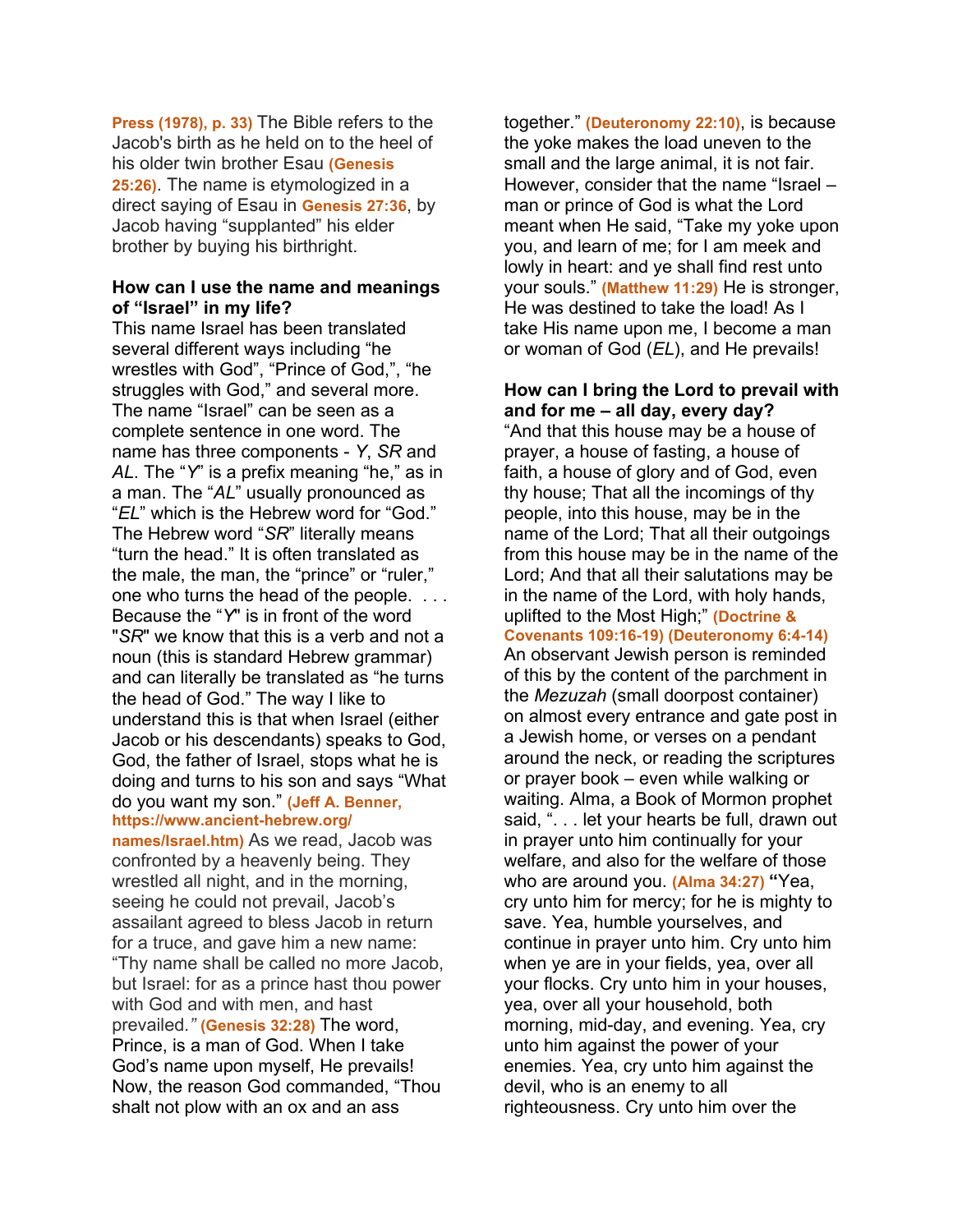crops of your fields, that ye may prosper in them." Cry over the flocks of your fields, that they may increase. But this is not all; ye must pour out your souls in your closets, and your secret places, and in your wilderness. Yea, and when you do not cry unto the Lord, let your hearts be full, drawn out in prayer unto him continually for your welfare, and also for the welfare of those who are around you. **(Alma 34:18-27)**

#### **Which type of altar do I use?**

There are two types of Altars mentioned in the Bible. One is for sacrifices; another is for covenants. The covenant altar is often called a "pillar" in the English Bible. "With the destruction of the Second Temple sacrifices were no longer made. It was then said: "Now that there is no altar, a man's table . . . and prayer takes the place of the sacrifices." "The *Talmud* (written Biblical Jewish interpretations) describes in detail the various modes of conduct to be observed at meals. For example, persons should engage in a discussion of *Torah* during the meal so that they will be "as though they had eaten at the table of God." **(Encylopedia Judaica Jr.)** "Furthermore, the table is regarded as a substitute for the altar in the Temple, and therefore, it must be treated with reverence. Before any meal, the hands must be washed pronouncing the appropriate blessing over the washing, after which bread is eaten. The meal is concluded with the Grace after Meals." **(Encylopedia Judaica Jr.)** The covenant altar is clearly inferred; "And Jacob rose up early in the morning, and took the stone that he had put for his pillows, and set it up for a pillar, and poured oil upon the top of it." **(Genesis 28:18)** "And this stone, which I have set for a pillar, shall be God's house: and of all that thou shalt give me I will surely give the tenth" **(Genesis 28:22)** "And Jacob took a stone, and set it up for a pillar." **(Genesis 31:45)** The Messianic meaning of

covenants is shown by Isaiah; "Therefore, thus saith the Lord GOD, Behold, I lay in Zion for a foundation a stone, a tried stone, a precious corner stone, a sure foundation: he that believeth shall not make haste." **(Isaiah 28:16)** An "echo" of temple order is still apparent at the last known place of the Jewish temple, the Western, or Wailing wall. An Orthodox practice is that small pieces of paper are placed between the cracks of the old temple wall stones with names written on them, names of people who require special prayers and blessings.

#### **Who is my ultimate sacrifice?**

As mentioned in a previous lesson, in ancient times, animal sacrifices always happened at the north end of the altar. This is mentioned in the Bible. "And he shall kill it on the side of the altar northward before the LORD: and the priests, Aaron's sons, shall sprinkle his blood round about upon the altar." **(Leviticus 1:11)** The place of crucifixion was at the north end of Mount Moriah, north of the altar. Additional symbolism can be found by comparing the rabbinic tradition that Isaac was in his early thirties when Abraham brought him to Mount Moriah. Jesus was sacrificed on the eve of his thirty-fourth birthday, (the first day of Passover that year). "According to the Bible the altar was made of stones joined together with earth, the wider stones being placed below and the narrower above. The stones of the altar of the Temple were smooth and were plastered over twice a year, and according to Judah Ha-Nasi were smoothed down with a cloth every Sabbath eve. Four stones were placed at the four corners of the altar; these were known as the "horns" of the altar." **(Encyclopedia Judaica Jr.)**

#### **How do I learn that the Messiah is the "Rock of Salvation?"**

To portray the Lord's Messianic holiness, altars in the temple – the house of the